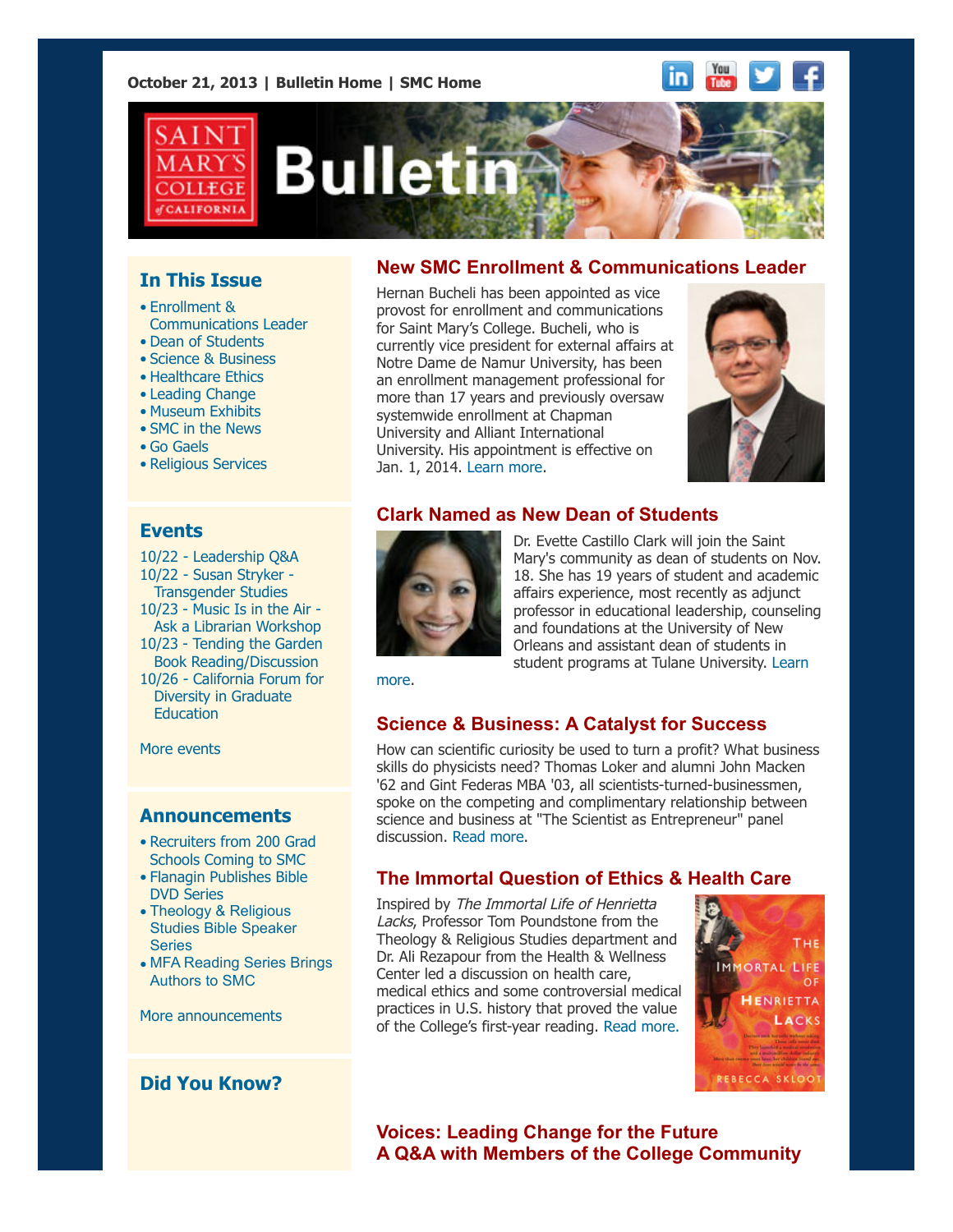

"Squirmin' Herman" Wedemeyer, former Saint Mary's halfback and cast member of the original "Hawaii Five-0," will be inducted soon in the new Polynesian Football Hall of Fame. **[Learn more](http://smcgaels.wordpress.com/2013/10/10/4364/?DB_LANG=C&DB_OEM_ID=21400)**.

Do you have a little-known tidbit or story about Saint [Mary's? Send it to](mailto:news@stmarys-ca.edu) **Campus News**.

#### **Lasallian Reflections**



For the week of **[Oct. 21.](http://www.stmarys-ca.edu/living-lasallian/lasallian-reflections?utm_source=Bulletin&utm_medium=email&utm_campaign=10-21-2013)**

What do you think of the new Bulletin? **[Learn more](http://www.stmarys-ca.edu/smcs-new-campus-newsletter-launches?utm_source=Bulletin&utm_medium=email&utm_campaign=10-07-2013)**, and send your feedback and suggestions to **[news@stmarys-ca.edu](mailto:news@stmarys-ca.edu)**.

**[Learn how to submit](http://www.stmarys-ca.edu/smc-bulletin/faqs?utm_source=Bulletin&utm_medium=email&utm_campaign=10-21-2013) Events and Announcements**.



In his inaugural address, President Donahue spoke about leading Saint Mary's toward a future filled with positive change and success. We asked some members of the College community what they hope [to see in Saint Mary's future.](http://www.stmarys-ca.edu/leading-change-for-the-future-a-qa-with-members-of-the-college-community?utm_source=Bulletin&utm_medium=email&utm_campaign=10-21-13) See what they had to say.

#### **Views: New Exhibits at the SMC Museum**



Four new exhibits opened Sunday at the SMC Museum of Art, led by "The Artist Revealed: Artist Portraits and Self-Portraits," with portraits of Ansel Adams, Paul Cezanne, Winslow Homer, Edouard Manet, Norman Rockwell, Edward Steichen and others. Also opening are Judy Dater: Edo Redux; Malcolm Lubliner: The Automotive Landscape and, in the Keith Gallery: Nature's Tranquil Splendor. [Learn more](http://www.stmarys-ca.edu/saint-marys-college-museum-of-art/exhibitions-and-collections/upcoming-exhibitions?utm_source=Bulletin&utm_medium=email&utm_campaign=10-21-13).

#### **SMC in the News**

- Rasmus Speaks to KPIX-TV About Budget Standoff [Read more](http://www.stmarys-ca.edu/cbs-5-kpix-tv-interviews-political-economist-jack-rasmus-about-government-shutdown-deal?utm_source=Bulletin&utm_medium=email&utm_campaign=10-21-13).
- S.F. Chronicle Features Woolpert Piece on "Political Game of Chicken" [Read more.](http://www.stmarys-ca.edu/san-francisco-chronicle-features-oped-on-government-shutdown-deal-by-smcs-steve-woolpert?utm_source=Bulletin&utm_medium=email&utm_campaign=10-21-13)
- Christian Brothers Website Covers Inauguration of President Donahue [Read more.](http://www.stmarys-ca.edu/christian-brothers-conference-website-covers-inauguration-of-president-donahue?utm_source=Bulletin&utm_medium=email&utm_campaign=10-21-13)

### **Go Gaels**

#### **Volleyball Defeats Santa Clara**

The [volleyball team rallied](http://www.smcgaels.com/ViewArticle.dbml?DB_LANG=C&DB_OEM_ID=21400&ATCLID=209287545) from five points down in the fifth set to defeat host Santa Clara University on Saturday.



#### • [Schedule](http://www.smcgaels.com/main/Schedule.dbml)

- • [Blog](http://smcgaels.wordpress.com/)
- • [SMC Gaels](http://www.smcgaels.com/)

• [SMC Gaels on Twitter](https://twitter.com/smcgaels)

#### **Religious Services**

Mon.-Thurs., 5:15 p.m. Mass Fri., 7:00 a.m. Mass Sun., 9 a.m., St. Giles Episcopal Eucharist Sun., 11 a.m. and 8 p.m. Mass